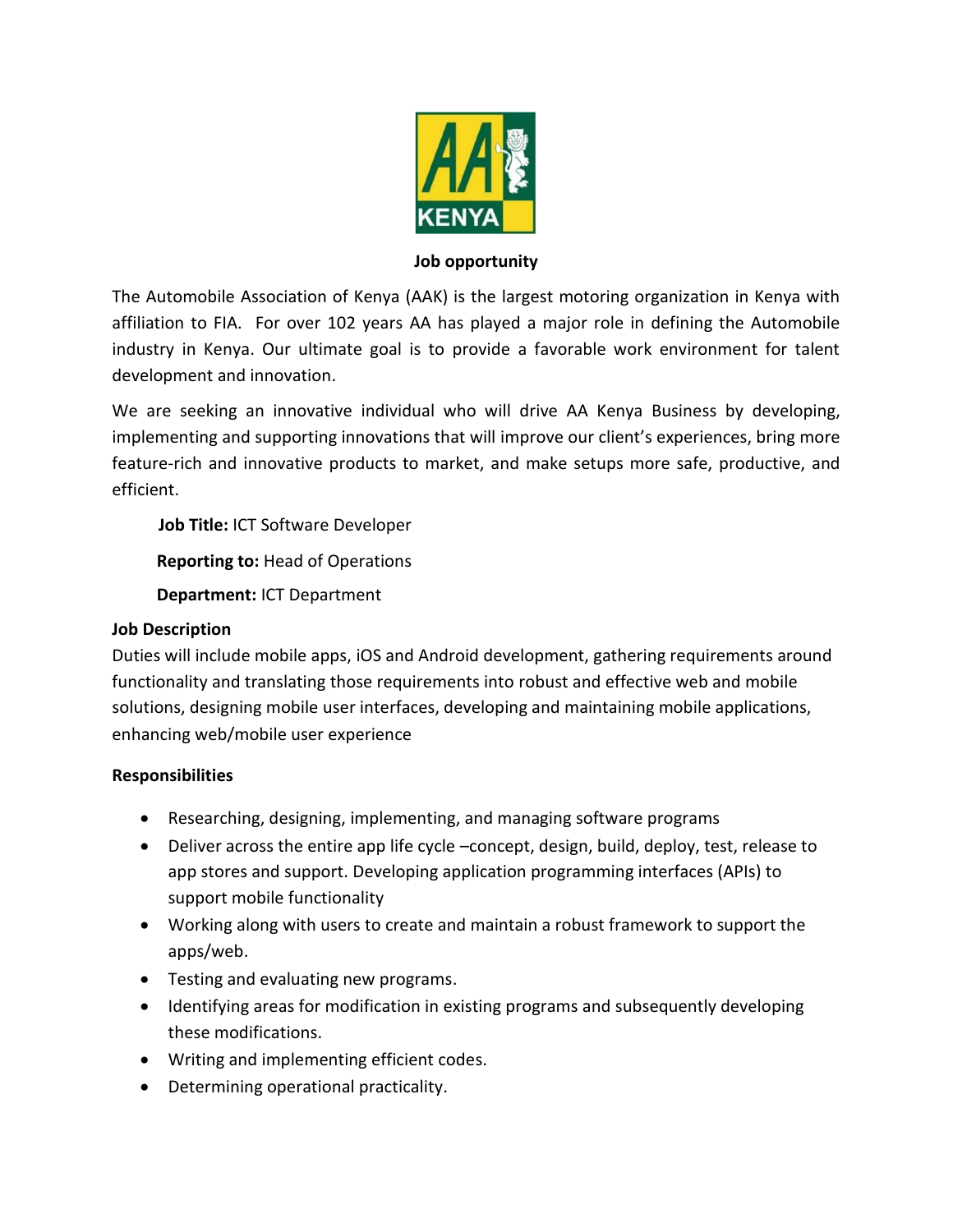- Working with the users to build the interface with focus on usability features.
- Create compelling mobile device specific user interfaces and experiences.
- Optimizing performance for the apps /web.
- Developing quality assurance procedures
- Deploying software tools, processes, and metrics
- Maintaining and upgrading existing system.
- Keep up to date on the latest industry trends in the mobile/web technologies.
- Training users to ensure optimal system uptake
- Working closely with other developers

#### **Qualification**

• Required Bachelor's degree - Computer Science, Software Engineering or Equivalent.

## **Required Experience**

- Proven development experience in desktop and mobile apps development minimum 3 years' experience.
- Excellent knowledge in information architecture, human computer interaction and mobile usability design principles.
- A track record of delivering successful products.

# **Required Knowledge, Skills, and Abilities**

- iOS
- Android
- Strong OO design and programming skills in Objective-C
- Familiar with iOS SDK (UIKit, Cocoa Touch, Core Data, Core Location, etc)
- Familiar with xcode
- Strong OO design and programming skills in Java (J2EE/ J2ME)
- Familiar with the Android SDK
- Knowledge of SQLite, MySQL or similar database management system
- Familiar with Eclipse.

## **Abilities**

- Understanding of other compiled languages
- Experience on web service integration (SOAP, REST, JSON, XML)
- Experience of development using web technologies
- Good understanding of OO programming and design patterns
- Good understanding of HTML5, JavaScript, jQuery, Ajax and PHP
- Experience building web and native apps
- Experience using social media APIs
- Using version control (e.g. SVN, Ansible)